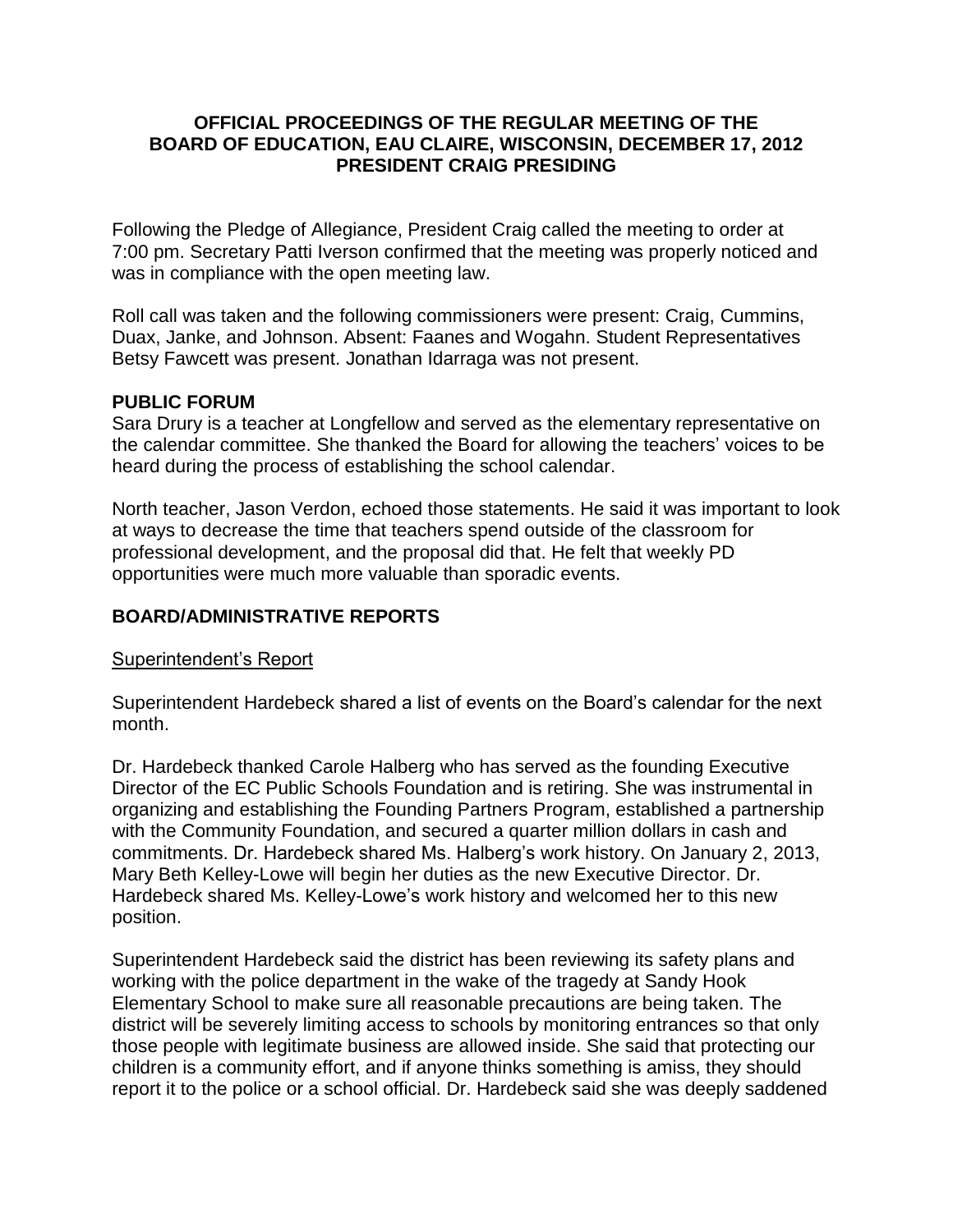and concerned for the community of Newtown, Connecticut, and extended her deepest sympathy to them.

Communication to Superintendent/Board President President Craig reminded Board members of the annual WASB convention in Milwaukee on January 23-25, 2013.

## Student Representative Report

Betsy Fawcett said the new safety procedures have led to some inconveniences for students but students are understanding and feel safe.

Other Reports

*Policy and Governance Committee* There was no report.

*Budget Development Committee*

There was no report.

# **CONSENT RESOLUTION AGENDA**

Board members asked to pull Resolution 6 from the consent agenda.

Com. Cummins moved, seconded by Com. Johnson, to approve the consent resolution agenda consisting of the following items:

- The minutes of Board meeting of December 3, 2012 as mailed.
- The financial report as presented.
- $\bullet$  The budget adjustments as presented.
- The gifts in the amount of \$2,897.15 for the period November 1, 2012, through November 30, 2012, as presented.
- The matters of employment of December 17, 2012, as presented.
- Revisions to ECASD Policy 832 Weapons on School Premises
- The payment of all bills in the amount of \$7,313,017.56 and net payroll in the amount of \$5,492,126.67 for the period November 1, 2012, through November 30, 2012, as presented.

Consent resolution agenda items approved by unanimous roll call vote.

## **INDIVIDUALLY CONSIDERED RESOLUTIONS**

Resolution #6 – Resolution Authorizing the Borrowing of Not to Exceed \$2,850,000; And Providing for the Issuance and Sale of General Obligation Promissory Notes Therefor

Mr. Van De Water explained that under Option 1 the tax levy does not increase. It requires that the additional principal and interest fit into the existing revenue limit. Any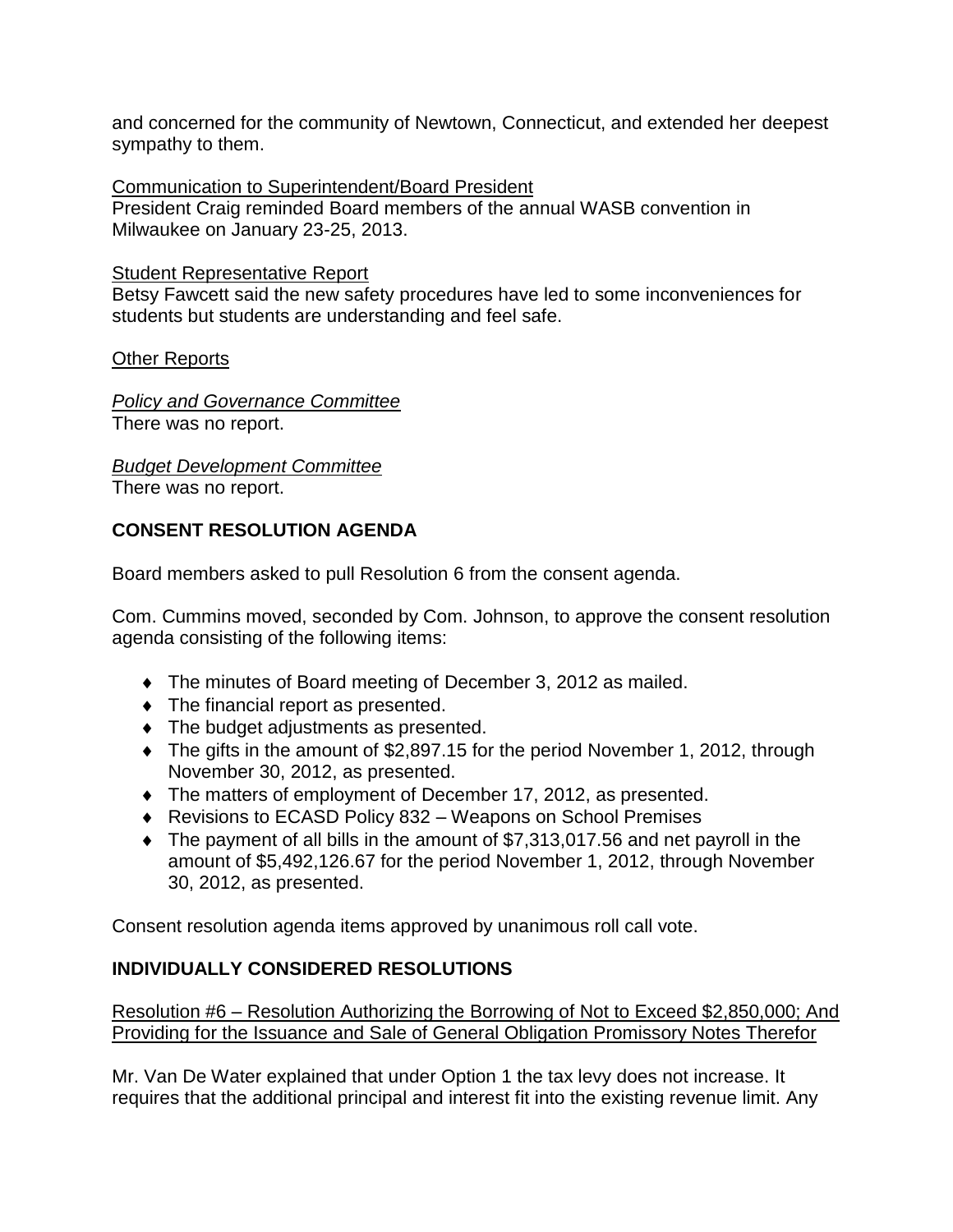debt not issued by referendum must come under that level. With Option 2 the principal and interest on that debt is in addition to the tax levy and is added to the debt service fund tax levy.

Com. Cummins moved, seconded by Com. Johnson, to adopt resolution authorizing the borrowing of not to exceed \$2,850,000, and providing for the issuance and sale of general obligation promissory notes therefor. Carried by the following roll call vote: Ayes: Craig, Cummins, Janke and Johnson. Nay: Duax.

Regular meeting adjourned.

Submitted by Patti Iverson, Board Secretary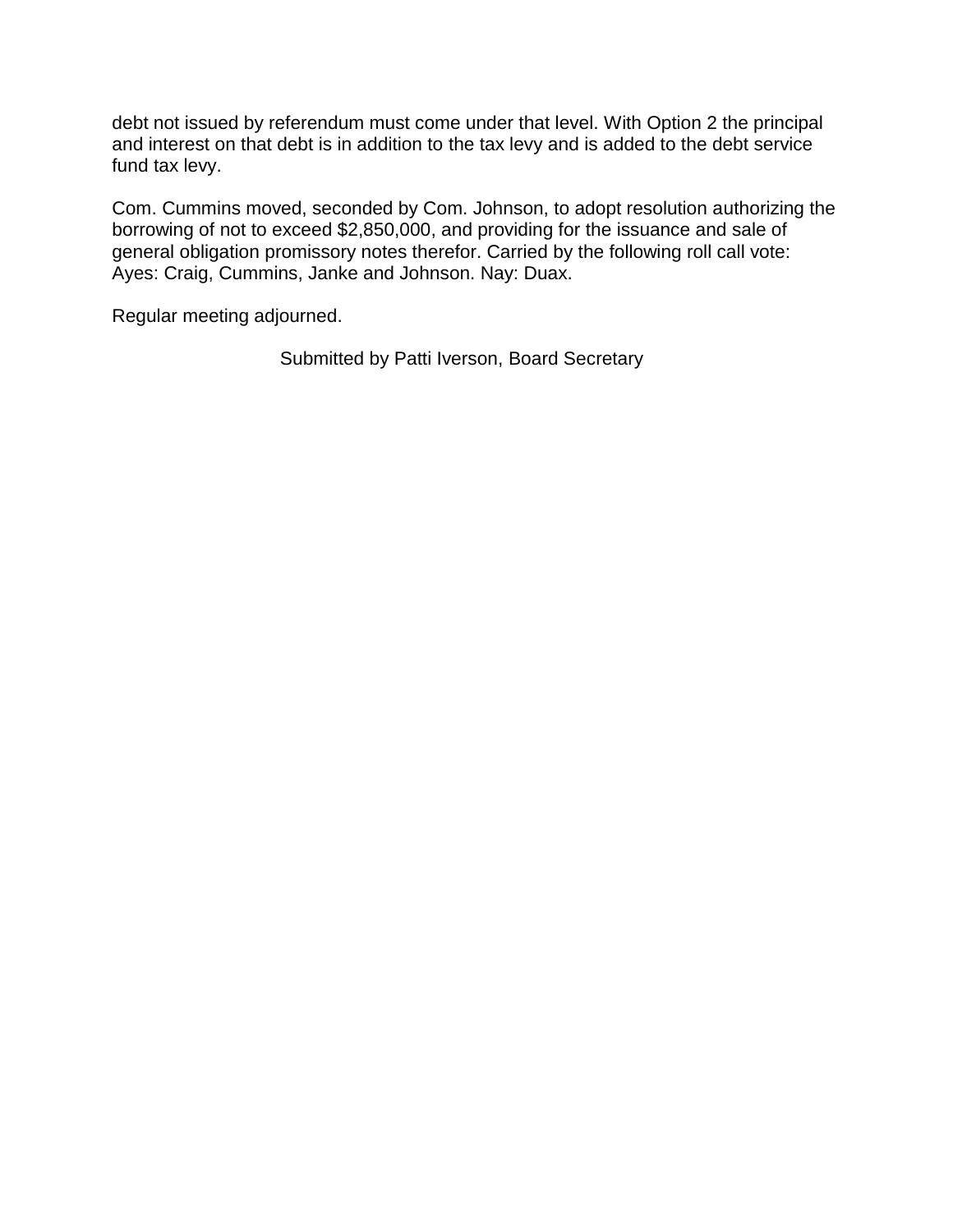#### **COMMITTEE MEETING BOARD OF EDUCATION – EAU CLAIRE, WISCONSIN DECEMBER 17, 2012**

#### 1. Call to Order – Committee Meeting

Board Members present: Craig, Cummins, Duax, Janke, and Johnson. Absent: Faanes and Wogahn. Student Representatives Betsy Fawcett was present. Jonathan Idarraga was not present.

#### 2. Committee Reports/Items for Discussion

A. Discussion & Possible First Reading of ECASD Policy 454 – Reporting Child Abuse/Neglect

Robyn Criego shared a draft of the revised ECASD Policy 454. She noted that the revisions were made due to changes in State Statute 48.981. All district employees are now mandated to report suspected or threatened child abuse or neglect. School boards must require every employee to receive DPI-provided training in identifying and reporting child abuse and neglect. Districts must not retaliate against a person who reports child abuse or neglect in good faith. It was suggested that 'school employees' be changed to 'district employees' throughout the policy.

Com. Duax shared the first reading of Policy 454—Reporting Child Abuse/Neglect:

The Board of Education recognizes the legal and ethical obligations that district employees have to report all suspected or threatened child abuse or neglect. Therefore, the Board requires all district employees to carry out those obligations with due diligence in accordance with state law requirements.

Any district employee who has reasonable cause to suspect that a child has been abused or neglected or has reason to believe that a child has been threatened with abuse or neglect, shall report that suspicion or belief to the appropriate authorities as quickly as possible.

The Board directs the administration to develop rules which will provide direction for district employees in identifying and reporting suspected or threatened child abuse or neglect. Such rules should make district employees aware that, by state statute, the District shall not take any disciplinary action against or discriminate against the employee in regard to employment, or threaten the employee with any such treatment for making a child abuse or neglect report in good faith under this policy. In addition, employees shall be subject to disciplinary action, as well as penalties under state law, for failure to report suspected or threatened child abuse or neglect which they have knowledge of or for divulging confidential child abuse and neglect report information to an unauthorized person.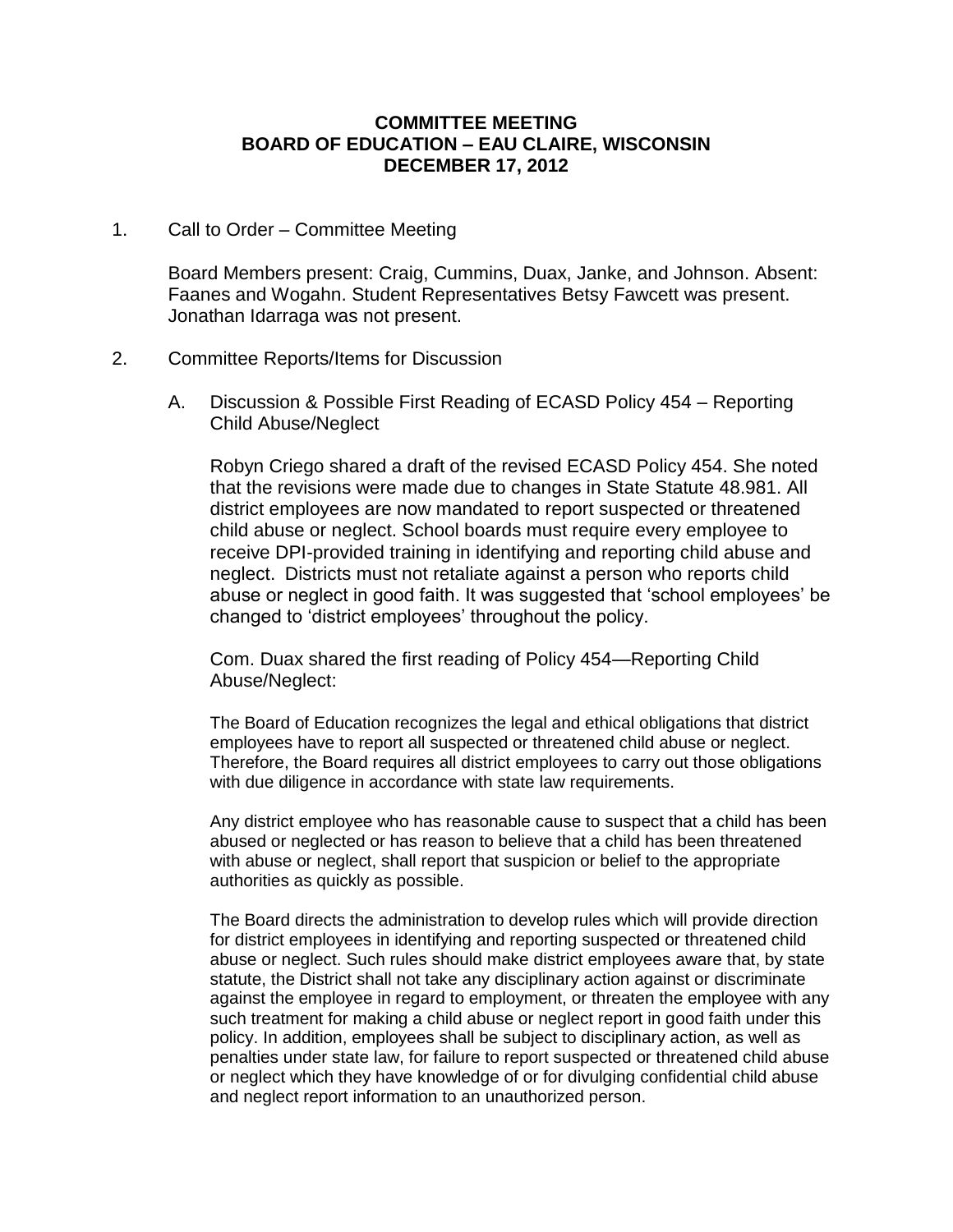To maintain awareness on the part of all district employees of their child abuse and neglect reporting responsibilities, each employee shall participate in required training in identifying and reporting child abuse and neglect.

This policy will be brought back for final adoption at the January 7, 2013, meeting.

B. 2013-2014 School Calendar

Kay Marks said a committee was formed to brainstorm creative ideas for the 2013-2014 school calendar. The committee focused on four key areas: 1) reducing time staff is out of the classroom for professional development, 2) revisiting the eight-hour day expectation, 3) providing for on-going professional development throughout the year, and 4) providing time for parent-teacher conference days so as not to interfere with student activities. The committee proposed a calendar that accomplished these things and it was shared with the Board.

The Board discussed the concept of Professional Development (PD) Wednesdays, where staff would dedicate every Wednesday of the school year to PD at the district, building or department level. They also looked at the proposal to offer conferences on an evening with the fewest number of conflicts for all involved—Wednesday. During first semester parents can chose either Monday or Wednesday for conferences and second semester they can chose either Tuesday or Wednesday.

President Craig said the Board had asked for a follow-up report on the eight-hour days in January 2013 and she asked that they receive that information.

This item will be brought back as a consent resolution at the next meeting.

C. CVMCS Yearly Report

Montessori Principal Todd Johnson reviewed the Chippewa Valley Montessori Charter School's yearly report and answered questions asked by Board members about the report. The Board directed administration to review the Montessori contract with identification of potential modifications keeping in mind contract timelines.

3. Request for Future Agenda Items

The Board will receive the resolutions for the 2013 WASB Delegate Assembly at the next meeting.

4. Other Business